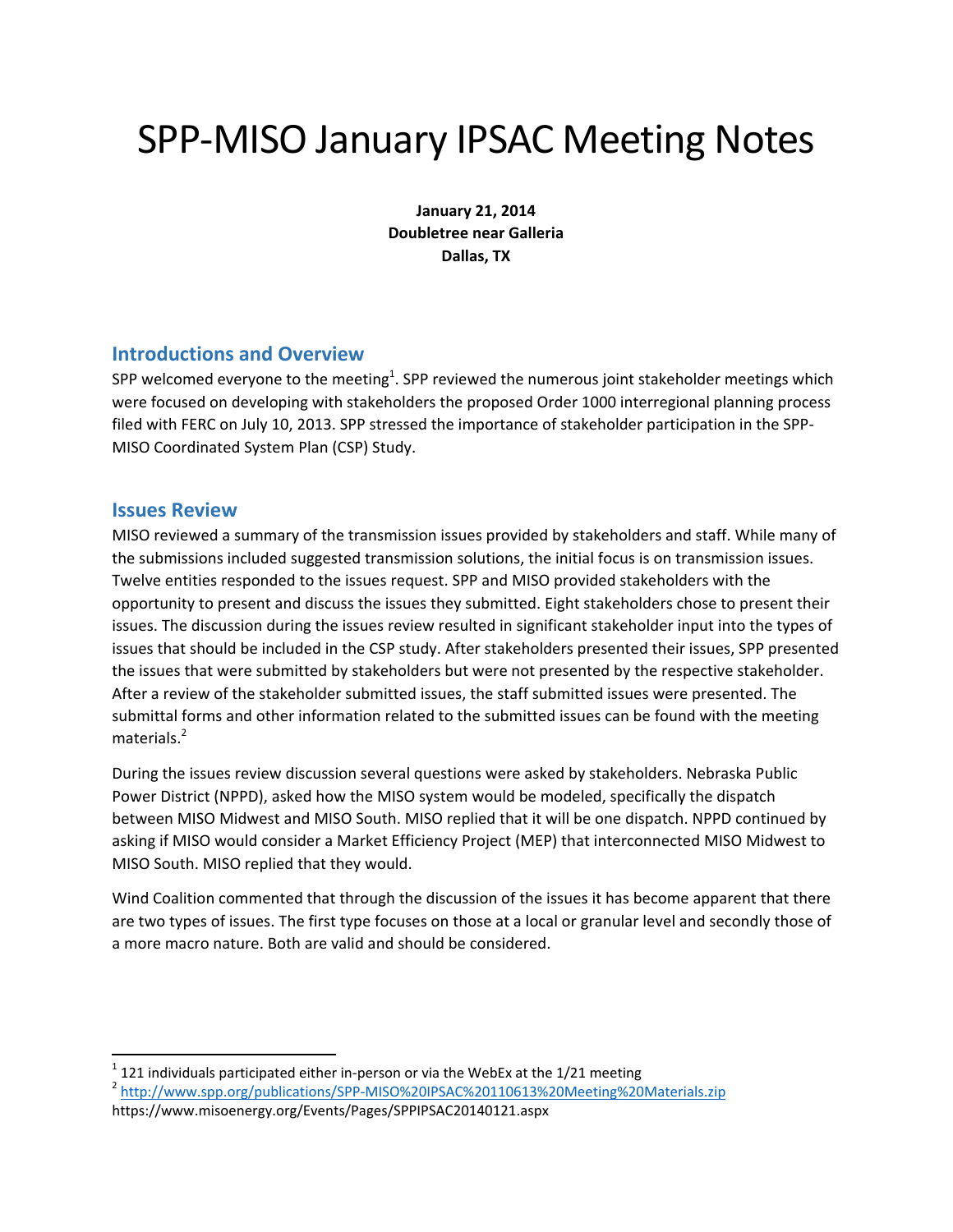## **2014 SPP‐MISO Coordinated System Plan Study Timeline**

SPP presented the proposed SPP-MISO CSP Study timeline. SPP mentioned that the timeline has not changed from what has been previously presented. As the CSP Study scope is developed, a more granular timeline will be shared with stakeholders. Several stakeholders expressed concern with the length of the study. Their comments focused on the length of time it would take for a proposed interregional transmission project to be evaluated in the CSP and then again in the regional planning process. MISO commented that a proposed project would be evaluated in the MISO Transmission Expansion Plan (MTEP) in parallel with the CSP so there should not be a significant amount of time after the conclusion of the CSP for a project to be considered in MISO's MTEP. SPP stated that the timeline limits regional consideration to within 6 months after the conclusion of the CSP unless a waiver is granted by the Joint Planning Committee (JPC). SPP continued by stating that SPP's process is such that regional approval would occur within that six month window and that a proposed interregional project would not have to be evaluated in SPP's Integrated Transmission Planning (ITP) in order to be approved within SPP. Stakeholders expressed a desire to see a visual representation of how the interregional study process timeline fits in with both RTO's regional planning process timeline.

#### **Futures Discussion**

MISO began the futures discussion by reviewing how the futures are developed in the MTEP process as well as what futures are being used in the current MTEP analysis. More information on MISO's MTEP process can be found in the appendix of the presentation included with the meeting materials.

SPP presented SPP's process for futures development in the SPP ITP as well as what futures are being used in the current ITP analysis. More information on SPP's ITP process can be found in the presentation included with the meeting materials.

MISO reviewed SPP and MISO's previous efforts at developing a joint and common future that was coincident in both the MISO and SPP planning processes. The joint future process started in December 2011 with the first joint MISO Planning Advisory Committee and SPP Economic Studies Working Group meeting. The meeting focused on futures selection and definition. A joint stakeholder meeting was held in July 2012 to review the development process and discuss how the models would be used. The joint future agreed upon by the respective staff and stakeholders represented a business‐as‐usual scenario.

### **Scope Development Discussion**

As an introduction to discuss the CSP scope development, SPP added that before the study gets started and before a scope is developed it is important to determine what success looks like. Wind on the Wires stated that success would be a plan on which the RTOs are willing to act. This would mean that projects identified in the study would be approved, constructed, and cost allocated. She continued by stating that it would be important to have evaluated the proposed transmission project using a variety of futures and sensitivities. AEP agreed with comments by Wind on the Wires on a successful study, though he is unsure regarding the magnitude of futures. He added that simply getting agreement on a future is partial success itself. AEP stated that there should be coordination and consistency with the ITP and the MTEP. He stated that each region uses different metrics and has different project criteria. Since MISO's criteria is more limiting it will be MISO's criteria that controls what projects will be built. AEP suggested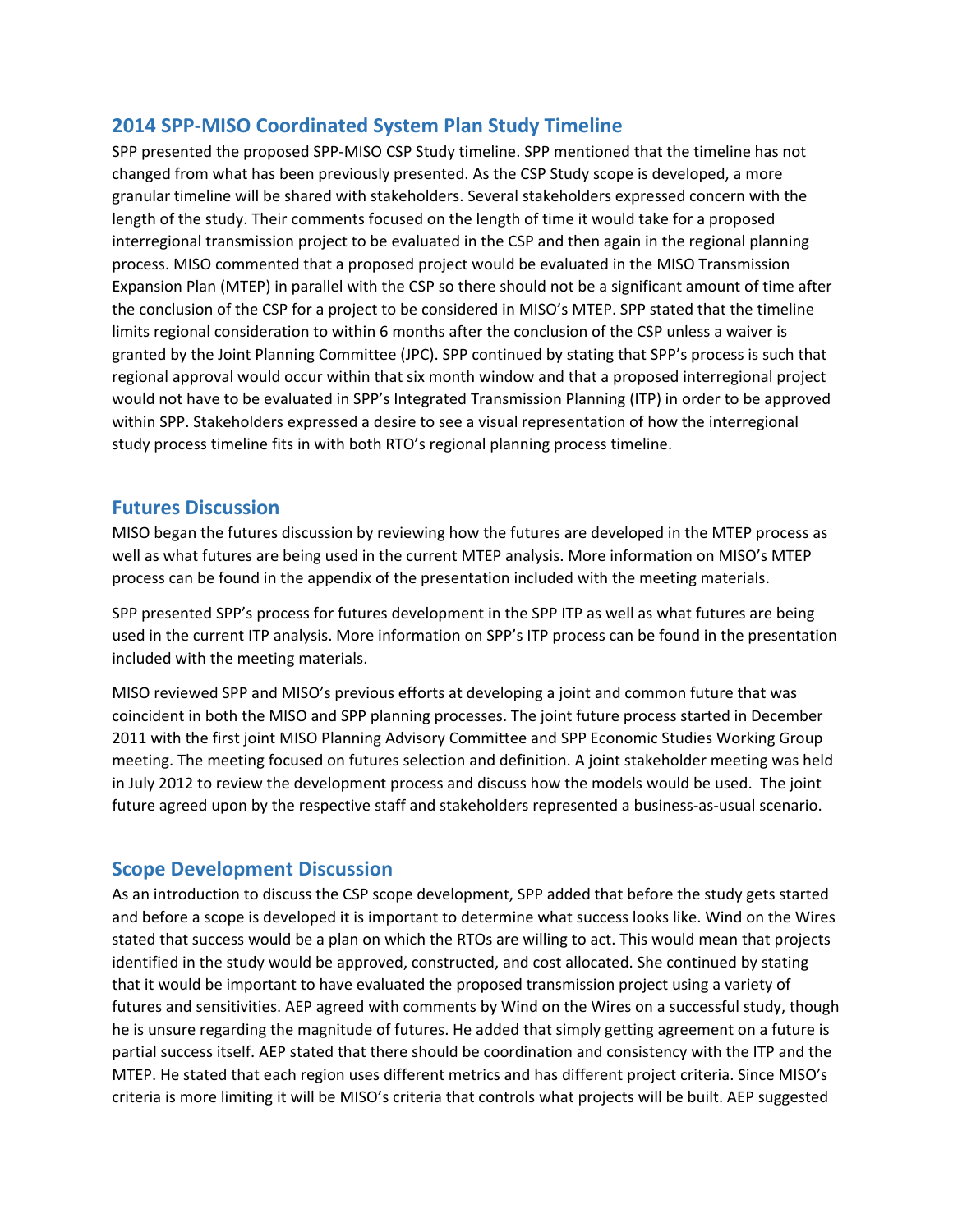that there needs to be consistency in metrics and criteria and that the RTOs should consider reliability and public policy projects.

SPP continued the discussion on scope development by asking stakeholders what type of future, or futures, do they want to evaluate. SPP stated that if the CSP were to evaluate sensitivities on a businessas-usual future instead of utilizing multiple futures, in SPP's process the stakeholders and the SPP Board of Directors are flexible enough such that they could gather enough information from that analysis to make an informed decision. MISO stated that they are willing to evaluate additional futures and sensitivities that go beyond what is used for MISO's regional cost allocation. OGE stated that most of the issues presented during the issues discussion represented issues that are seen today. They continued by saying that the analysis does not have to look too far out or at varying futures to identify the issues and potential solutions. OGE said that he would prefer not to evaluate futures in addition to a business‐as‐ usual future as there are plenty of issues, many of which have already been discussed, that can be evaluated in the business‐as‐usual future. The Wind Coalition asked if there was a way to evaluate the near-term and business-as-usual issues using the previously developed "joint future". They stated that it would be a way to provide a screening analysis without the large resource expense of developing a future. They then added that it was very important that the CSP look beyond the business‐as‐usual future. Clean Line Energies stated that based on their involvement in multiple processes over the years that there is always tension between transmission planning and scenario planning.

ITC Great Plains stated that he generally agrees with OGE, however he added that we will be "missing the boat" if we don't look beyond business‐as‐usual. NPPD said that the CSP should focus on near‐term issues as many of the issues presented at the meeting included near-term issues, including those focused on the MISO South integration. SPP summarized the discussion saying there seems to be two points of view on futures. The first is that it is important to evaluate issues using futures beyond business as usual and the need to leverage multiple futures. The second view focuses on limiting the analysis to one future to focus on issues that are already seen along the seam today.

SPP then moved on to discuss benefits. He asked "what benefits should be used to evaluate transmission projects?" While Adjusted Production Cost (APC) will be used for cost allocation, other benefits can be considered when determining whether or not a project should be approved as an interregional project. ITC stated that the hurdles for an interregional project should not be higher than those for a regional project. The benefits considered should at least be similar to those used in each region. The interregional process should not be any more complicated than the processes set up to evaluate projects regionally. The Wind Coalition added that the regions should continue to evaluate how to more accurately distribute costs based on a more holistic accounting of the benefits. Empire stated that we can't revise the cost allocation at this time. The focus needs to be on the "low‐hanging fruit" if there is any. Empire mentioned that they are concerned that we could get caught up in the futures development but that we have already heard where there are issues that should be easily addressed. Empire summarized by saying that we should first focus on the items that are easy.

During the issues evaluation discussion, staff asked stakeholders what particular issues that were discussed today should be included in the study scope. ITC stated that of the 34 issues presented, 22 of them dealt with the MISO South integration. Therefore it should be a major focus of the CSP study.